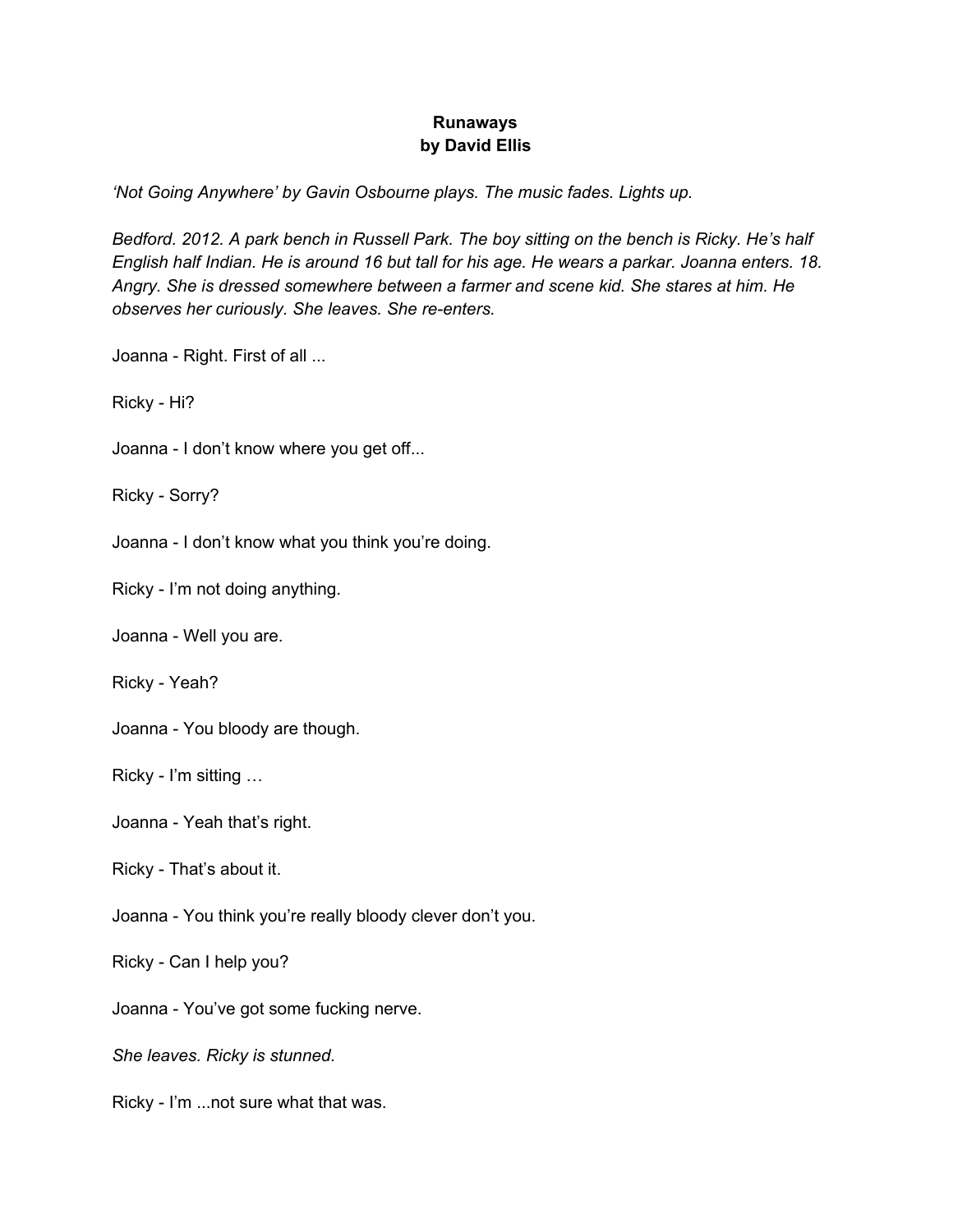*She re-enters. She is shaking with rage, genuinely choked up.*

Joanna - That's my bench ok? Alright, that is my bench and you have no right to be sitting there. Everyone round here, you ask anyone, they'll tell you that's my bench. I know that may sound weird but that's just it ok? I kinda need that bench. I need to sit somewhere that's not in my stupid fucking house with my stupid fucking…

*She tries to catch her breath. Ricky stands to go towards her.*

Joanna - Don't you fucking come near me.

Ricky - I'm sorry you just looked …

Joanna - What? What did I look like?

Ricky - You kinda looked like you were faint or something.

Joanna - I'm not gonna faint. What do you think this is some Victorian novel where the women go round fainting all the time and men have to run around catching them. Fuck off Emily Bronte.

Ricky - You were just speaking really fast without breathing and you kinda stumbled…

*She stares at him.*

Ricky - Do you want to sit down?

Johanna - Very much so.

*She barges past him and sits. He goes to sit.*

Joanna - What are you doing?

Ricky - Look, I'm not quite sure why feel the need to sit *here* but this bench is big enough for two people and I was here first. So I'm just gonna continue to sit.

He sits. He sits and stares straight ahead. She glares at him. He is trying with all of his might not to look at her. She tries a few tactics to make him look. She pulls headphones and a cd player *out of her backpack and hits play. Refused's New Noise plays. He finally turns to look at her.*

Ricky - New Noise?

Joanna - You know this?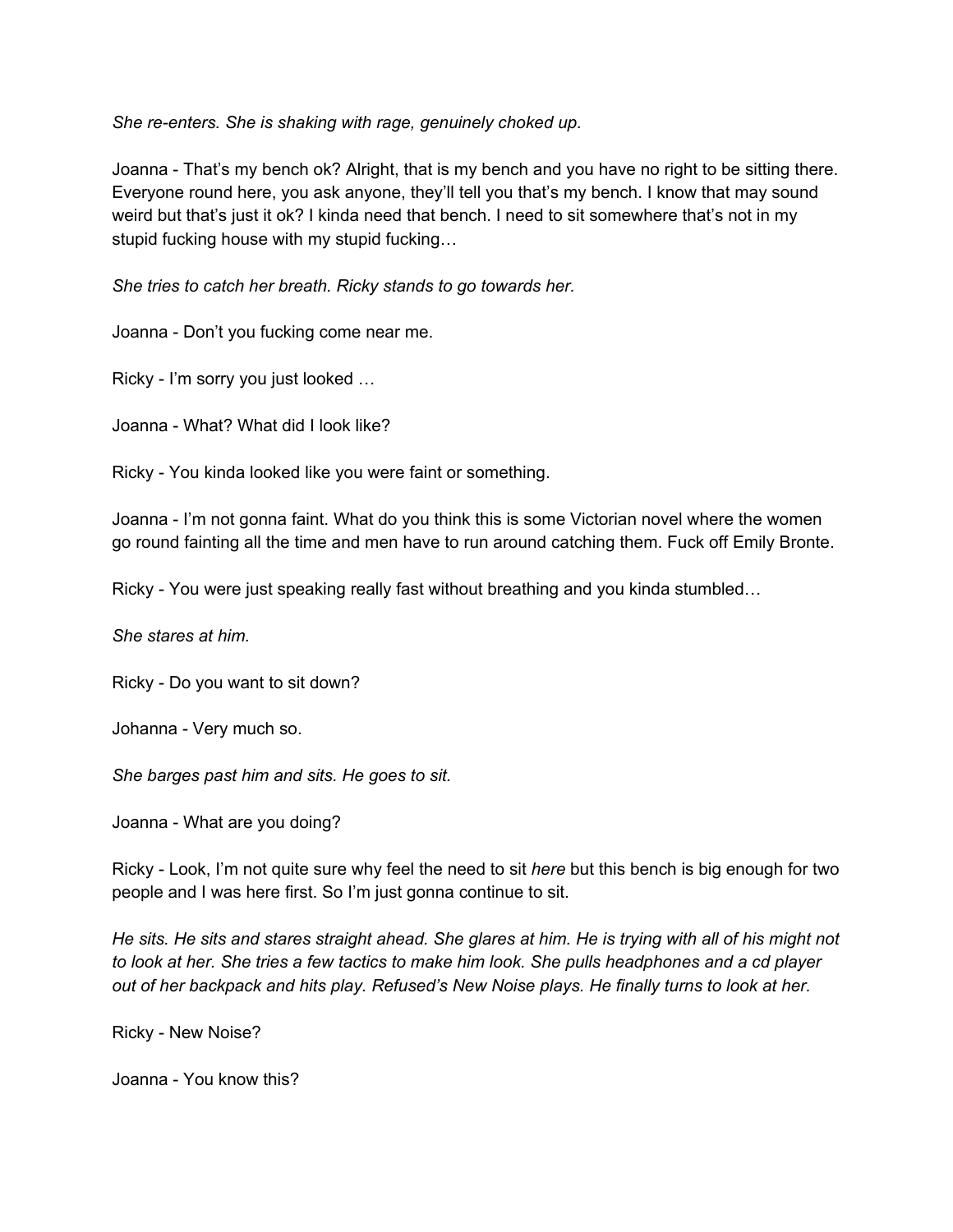Ricky - 'The Shape of Punk to Come' by the Swedish band Refused released October 1998 and widely regarded to be one of the most influential alternative rock albums of all time. Yeah I know it.

*A beat.*

Joanna - I'm Joanna by the way. What's your name?

Ricky - Ricky.

Joanna - Ricky?

Ricky - Yeah …

Joanna - Right. Is that like … Ricardo?

Ricky - What? You think I'm like Italian or something.

Joanna - One in every seven people from Bedford is of Italian descent, that's a fact, so yeah, yeah I thought you might be.

Ricky - One in every seven, that many?

Joanna - They all came over during the 50's to work in the brickworks industry.

Ricky - Right. Is that why? I never knew that.

Joanna - So where are you from?

Ricky - I'm from here.

Joanna - Right …

Ricky - You saying 'coz I'm a bit brown and you're white, I'm not "from here".

Joanna - No, I'm not saying that.

Ricky - Right. Because I *am* from here. I'm half indian if that's what you want.

Joanna - Right.

Ricky - And before you ask, no I do not live in Queen's Park.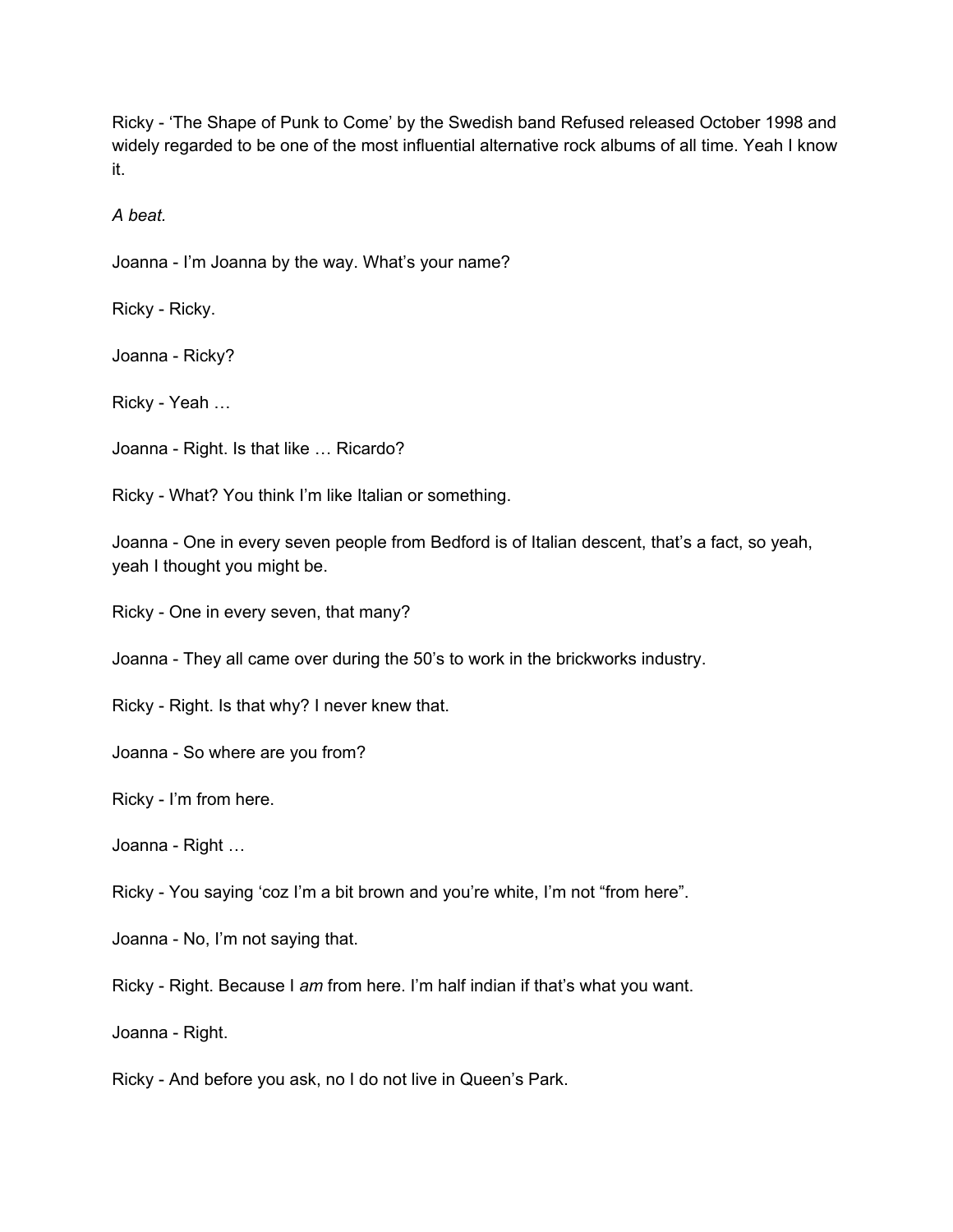Joanna - I wasn't guna ask that.

Ricky - But you were thinking it though.

Joanna - I wasn't.

Ricky - Right.

Joanna - I'm not a fucking racist, mate.

Ricky - You and everyone else in this town. This town is *so* fucking racist, you know that? Which is a huge fuckin' irony considering John Bunyan came from here. You'll tell me all about him of course...

Joanna - Wrote Pilgrim's Progress and campaigned for religious freedom in the UK.

Ricky - Campaigned for religious freedom in the UK that's right. Welcome to Bedford, where you can pray to whatever God you like, as long as you're white.

*A beat.*

Ricky - So where are you from?

Joanna - I'm from here.

Ricky - From here? From Bedford? You don't sound like people I know from round here.

Joanna - What, like 'coz of my accent?

Ricky - I mean … yeah. What else?

Joanna - I don't even notice that I have an accent. It's everyone else that has an accent. All my friends tell me I sound like a proper carrot muncher.

Ricky - (laughing) a carrot muncher?

Joanna - You know, like a bumpkin. Is that what I sound like?

Ricky - (laughing more) A CARROT MUNCHER!

Joanna - Thing is it though, this is what we're meant to sound like. If you're from Bedford. You're part of East Anglia and this is what you're meant to sound like. This is what my dad sounds like and he's from Bedford and so was his dad and his dad's dad. It's all the people from London.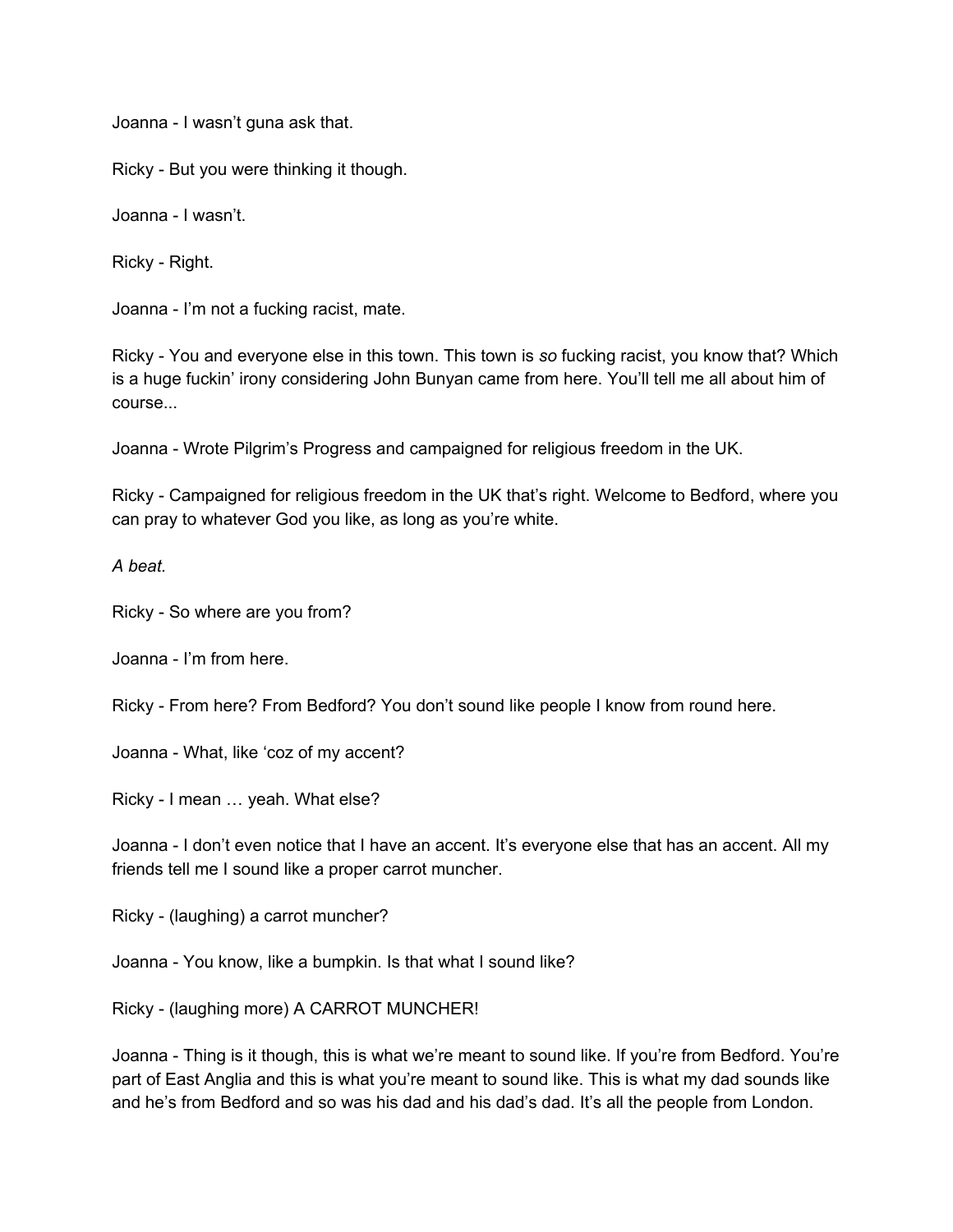It's a commuter town now. All the people from London moving out to have families and they come here and then they make us feel stupid for talking the way we do and then we give up talking how we should. We lose our identity.

Ricky - Is that what your dad says?

Joanna - That's what I say.

Ricky - But you're saying it because that's what he's told you.

Joanna - I can make my own mind up.

Ricky - Yeah but I can tell.

Joanna - What can you tell?

Ricky - When someone young is repeating something that someone old has told them and they're just taking their word as gospel. I know people like that. Indoctrinated.

Joanna - Yeah?

Ricky - Yeah, that's what I'd call it.

Joanna - Indoctrination.

Ricky - Yeah.

Joanna - Know a thing or two about that do you?

Ricky - I do.

*A beat.*

Joanna - You like rock music.

Ricky - I do.

Joanna - Do you play an instrument?

Ricky - I play piano. Joanna - Do you play in a band?

Ricky - I wasn't allowed.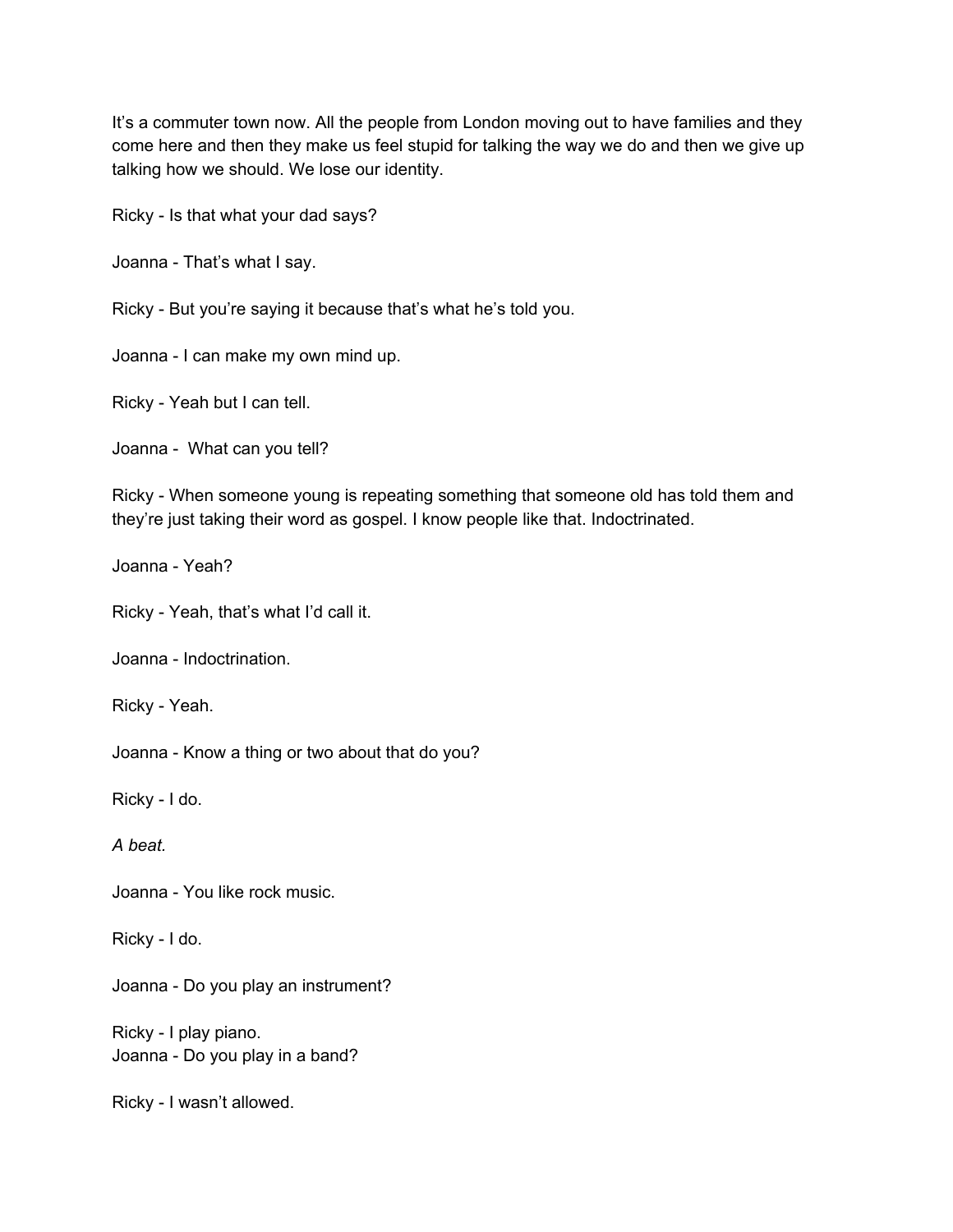Joanna - That's shit.

Ricky - Do you play?

Joanna - I play guitar.

Ricky - Nice.

Joanna - And I play in a band.

Ricky - Very cool, you played Esquires?

Joanna - Obviously.

Ricky - What are you called?

Joanna - Dreamt I Was a Robot.

Ricky - And did you?

Joanna - Did I what?

Ricky - Did you dream you was a robot?

*Joanna suddenly begins to cry.*

Ricky - Woah woah woah! What did I say?

Joanna - Nothing. I just. Sorry.

Ricky - You're ok, don't apologise. You're fine.

Joanna - Shit. Shit. Fucking shit.

Ricky - Joanna right? Joanna it's ok. Whatever's ... yeah ... sometimes we all ... well ... I ... thing's probably … you … er … it's … yeah ....

Joanna - You are proper shit at this.

Ricky - Sorry.

Joanna - Fuck.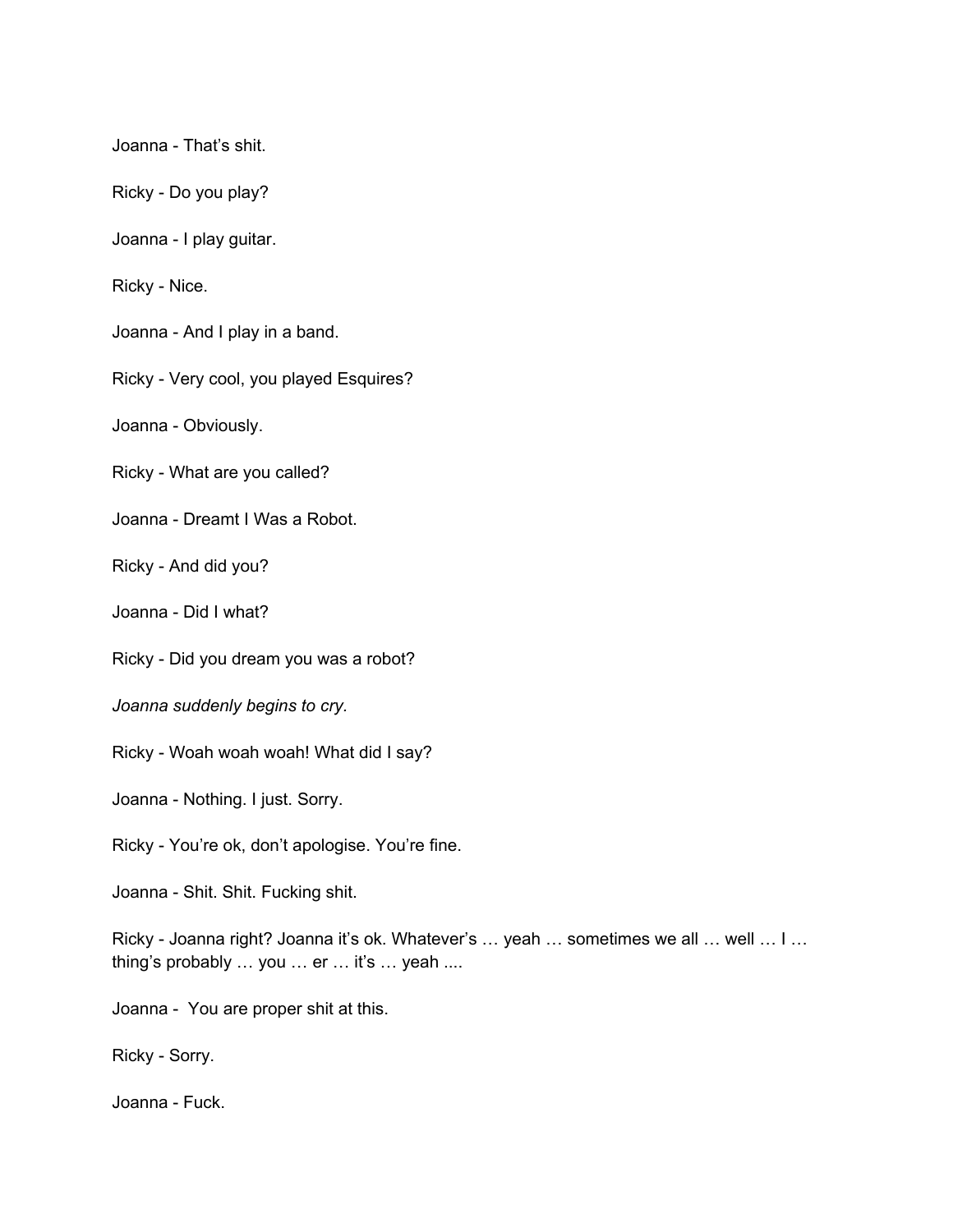Ricky - Are you alright?

Joanna - No I'm not alright she's fucking left me.

Ricky - Oh, wow. Erm … your girlfriend?

Joanna - Not my fucking girlfriend. My lead singer.

Ricky - Right. Got ya.

Joanna - But if I'm honest. I do also … sort of love her.

Ricky - Right.

Joanna - And she's left me to go to university.

Ricky - Right.

Joanna - She's gone to study politics at Loughborough. I don't know what I'm more offended about. The fact she's in a punk band and now she's studying politics or the fact she left me to go fucking LOUGHBOROUGH!

Ricky - Does this mean the band is over.

Joanna - I reckon so.

Ricky - I'm sorry.

Joanna - It was all I had really. The only thing I'm really good at is guitar. It was my only way out of this stupid, stupid town.

Ricky - I thought you loved it here.

Joanna - I don't. I know a lot about it but I hate it. It's fucked up. People are racist and there are some messed up things that happen round here. There are cults. Did you know that? Did you hear about that room in Midland Road? Landlady hadn't heard anything in a while and when she had a guy break into it she just found this room full of people hacked up with a machete … like 10 of them.

Ricky - Jesus.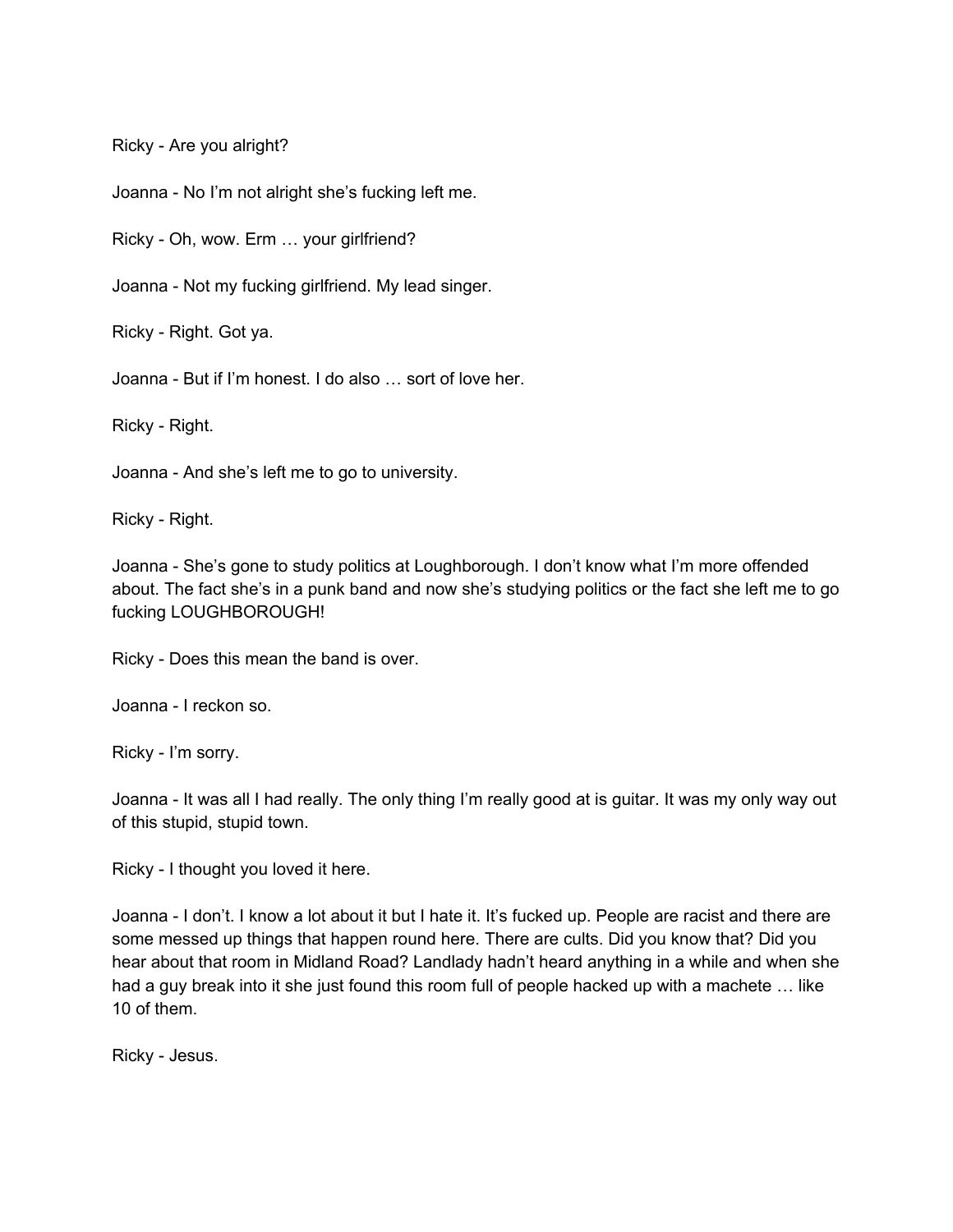Joanna - There's no one good from here either. There's Paula Radcliffe and she shat herself during a marathon.

Ricky - I thought she just went for a piss?

Joanna - That's not what my Dad said.

Ricky - Ronnie Barker's from here. He's pretty great. You seen the Two Ronnies?

Joanna - No.

Ricky - You should. They're very funny.

Joanna - Tell me one of their jokes then.

Ricky - Doesn't really work like that.

Joanna - So are they funny or are they not funny.

Ricky - (Awful cockney accent) Fork 'andles.

Joanna - What?

Ricky - I'll 'ave Fork 'andles.

Joanna - Why are you using that weird voice. I can't tell whether you're saying four candles or fork handles.

Ricky - That's sort of the point.

Joanna - Right. And that's one of their jokes is it?

Ricky - Yeah.

Joanna - They sound shit.

*A beat.*

Ricky - So what are you gonna do?

Joanna - Duno. Probably run away. Go to London.

*A beat.*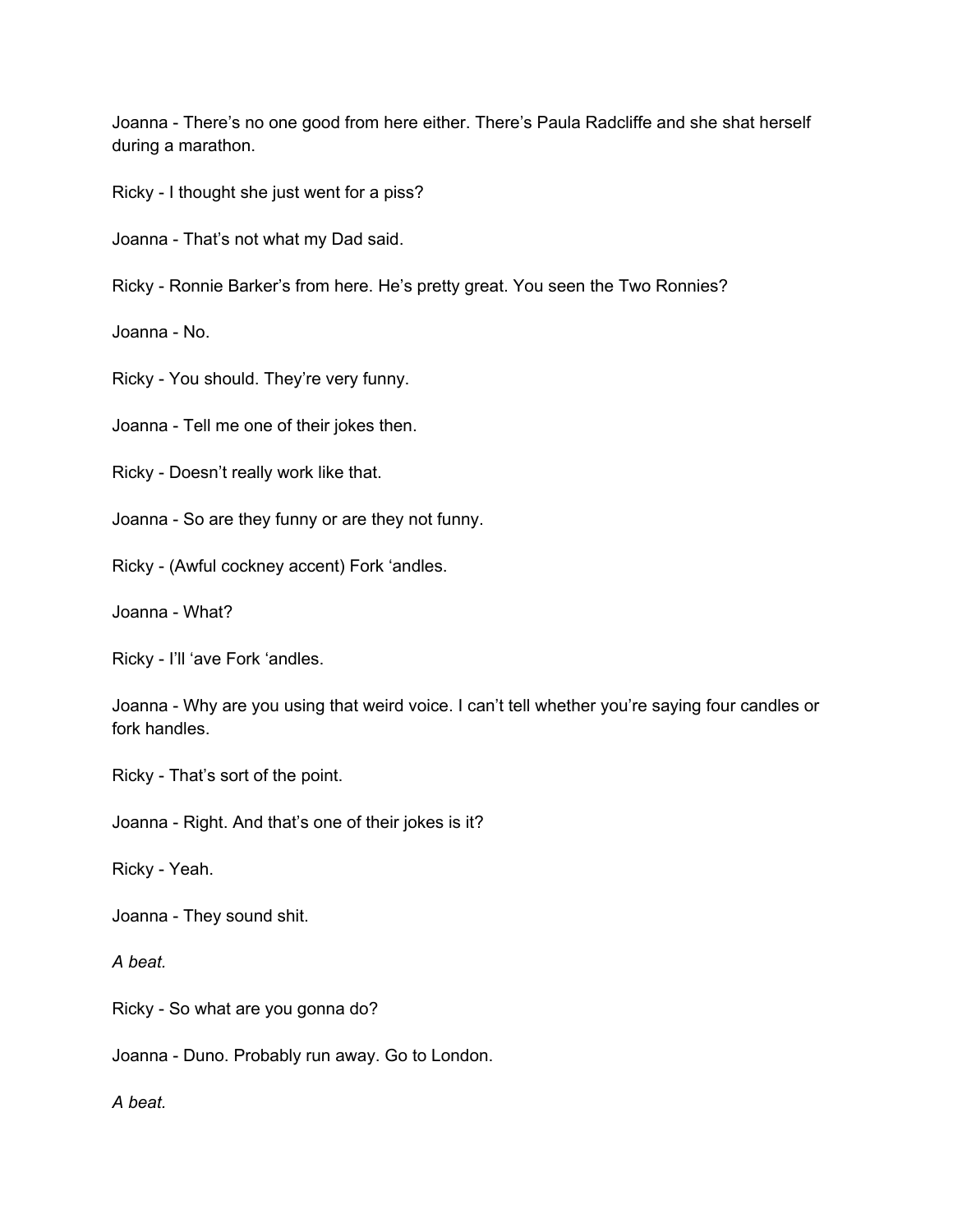Ricky - I'm running away.

Joanna - Yeah?

Ricky - I might go further though. Like America or something.

Joanna - I'd love to go to America.

Ricky - I need to get away from my family.

Joanna - What's so bad about your family?

Ricky - You promise you won't laugh.

Joanna - I promise to *try* not to laugh.

Ricky - My family were part of the Panacea Society.

Joanna - What??

Ricky - You heard.

Joanna - YOU'RE PART OF THE CULT!

Ricky - It's not a cult. It's a religious movement.

Joanna - Mate, you believe that the allotment on Castle Road is the original sight for the garden of Eden. Not only that but when Jesus Chirst comes back to save us ... HE'S COMING BACK TO BEDFORD!

Ricky - I guess when you say it like that.

Joanna - IT'S A CULT.

Ricky - I guess it's kind of a cult.

Joanna - Oh my God. This is massive. I've never met anyone from the Panacea Society before.

Ricky - And I don't think you will again. We're done. The last official members are me and my Aunty. And she died this morning. Joanna - I'm sorry.